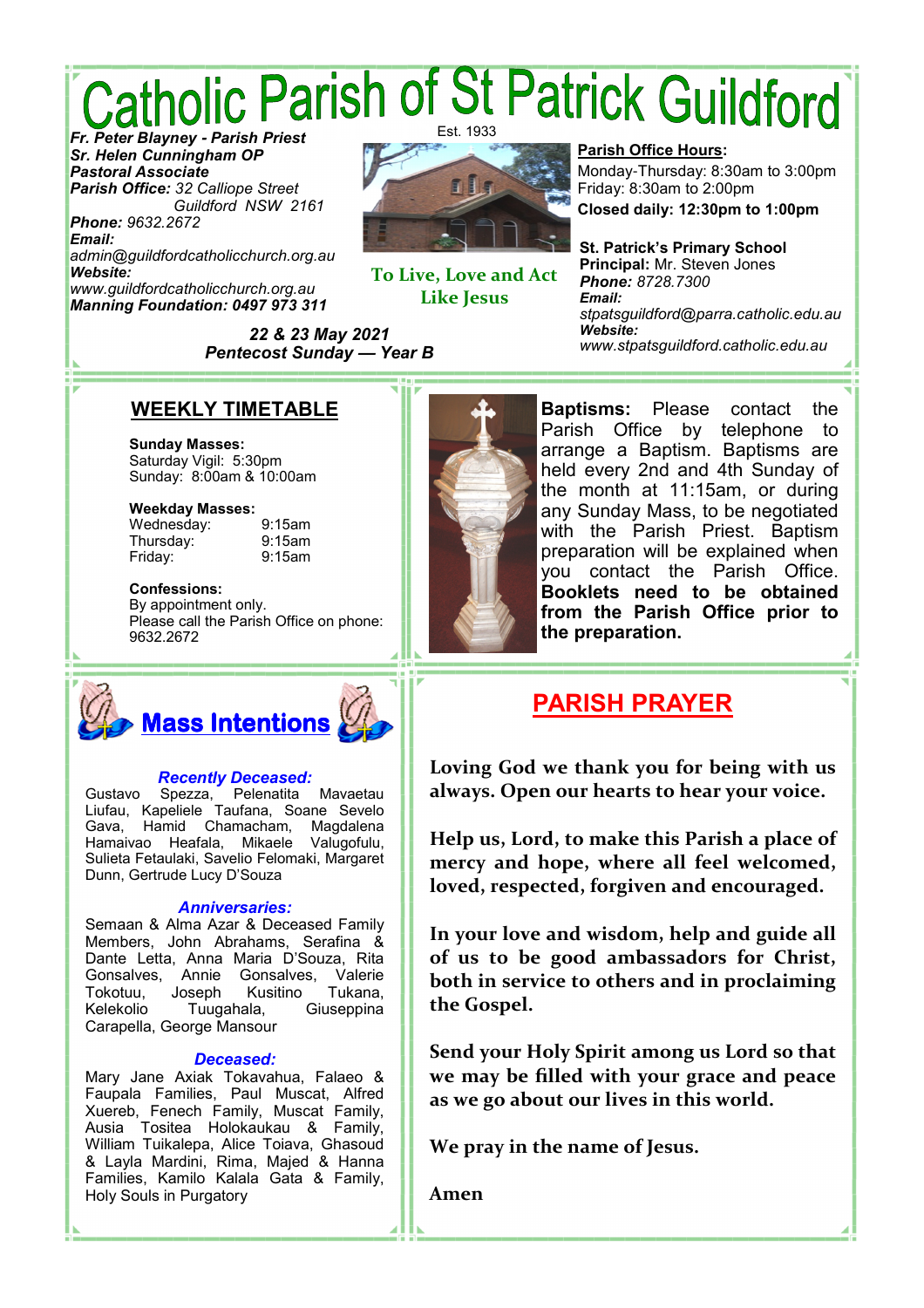

### **LITURGY OF THE WORD PENTECOST SUNDAY — YEAR B**



#### **1ST READING: ACTS 2:1-11** A reading from the Acts of the Apostles

When Pentecost day came round, the apostles had all met in one room, when suddenly they heard what sounded like a powerful wind from heaven, the noise of which filled the entire house in which they were sitting; and something appeared to them that seemed like tongues of fire; these separated and came to rest on the head of each of them. They were all filled with the Holy Spirit, and began to speak foreign languages as the Spirit gave them the gift of speech.

Now there were devout men living in Jerusalem from every nation under heaven, and at this sound they all assembled, each one bewildered to hear these men speaking his own language. They were amazed and astonished. 'Surely' they said 'all these men speaking are Galileans? How does it happen that each of us hears them in his own native language? Parthians, Medes and Elamites; people from Mesopotamia, Judaea and Cappadocia, Pontus and Asia, Phrygia and Pamphylia, Egypt and the parts of Libya round Cyrene; as well as visitors from Rome - Jews and proselytes alike - Cretans and Arabs; we hear them preaching in our own language about the marvels of God.'

The word of the Lord **Thanks be to God**

#### **RESPONSORIAL PSALM: PS 103:1, 24, 29-31, 34**

**Response:** Lord, send out your Spirit and renew the face of the earth.

Bless the Lord, my soul! Lord God, how great you are, How many are your works, O Lord! The earth is full of your riches. **R.**

You take back your spirit, they die, returning to the dust from which they came. You send forth your spirit, they are created; and you renew the face of the earth. **R.**

May the glory of the Lord last for ever! May the Lord rejoice in his works! May my thoughts be pleasing to him. I find my joy in the Lord. **R.**



**The love of God has been poured into our hearts by the Holy Spirit who has been given to us.** 

#### **2ND READING: GALATIANS 5:16-25** A reading from the letter of St. Paul to the Galatians

If you are guided by the Spirit you will be in no danger of yielding to self-indulgence, since self-indulgence is the opposite of the Spirit, the Spirit is totally against such a thing, and it is precisely because the two are so opposed that you do not always carry out your good intentions. If you are led by the Spirit, no law can touch you. When self-indulgence is at work the results are obvious: fornication, gross indecency and sexual irresponsibility; idolatry and sorcery; feuds and wrangling, jealousy, bad temper and quarrels; disagreements, factions, envy; drunkenness, orgies and similar things. I warn you now, as I warned you before: those who behave like this will not inherit the kingdom of God. What the Spirit brings is very different: love, joy, peace, patience, kindness, goodness, trustfulness, gentleness and self-control. There can be no law against things like that, of course. You cannot belong to Christ Jesus unless you crucify all self-indulgent passions and desires. Since the Spirit is our life, let us be directed by the Spirit.

The word of the Lord **Thanks be to God**

#### **GOSPEL ACCLAMATION:**

**Alleluia, alleluia!** Come, Holy Spirit, fill the hearts of your faithful and kindle in them the fire of your love. **Alleluia!**

**THE GOSPEL: JOHN 15:26-27; 16:12-15** A reading from the holy Gospel according to John

Jesus said to his disciples: 'When the Advocate comes, whom I shall send to you from the Father, the Spirit of truth who issues from the Father, he will be my witness. And you too will be witnesses, because you have been with me from the outset. 'I still have many things to say to you but they would be too much for you now. But when the Spirit of truth comes he will lead you to the complete truth, since he will not be speaking as from himself but will say only what he has learnt; and he will tell you of the things to come. He will glorify me, since all he tells you will be taken from what is mine. Everything the Father has is mine; that is why I said: All he tells you will be taken from what is mine.'

The Gospel of the Lord **Praise to you, Lord Jesus Christ**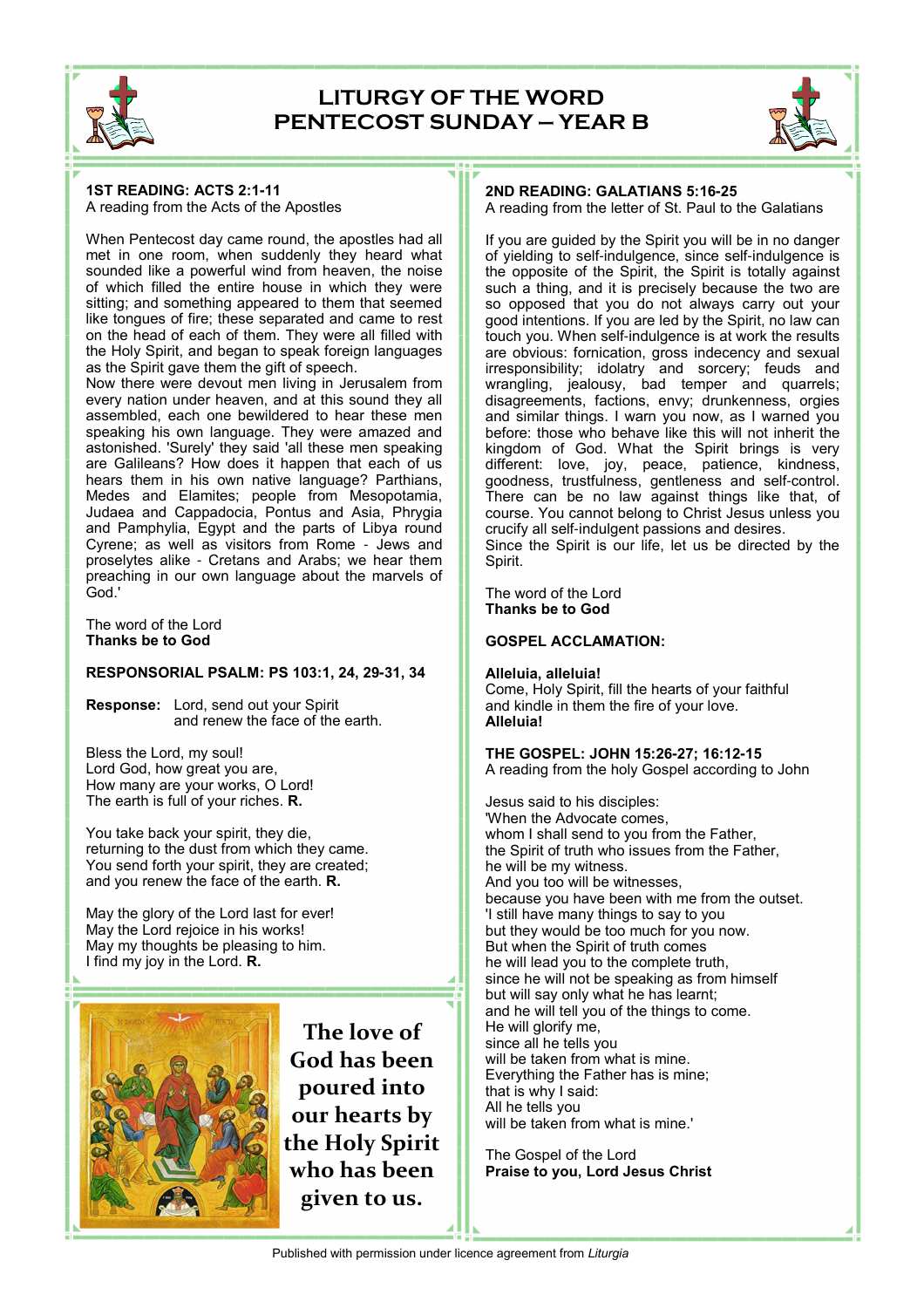# **PARISH NOTICES**

**PASTOR'S RETREAT:** I shall be on my annual retreat from 17<sup>th</sup>–25<sup>th</sup> May. This weekend, Fr Julian Wellspring will be here to celebrate the Masses. My thanks to Fr. Julian for his assistance in my absence. **~** *Fr. Peter Blayney*

**BISHOP'S GOOD SHEPHERD APPEAL — 29-30 MAY:** Please support our seminarians to answer God's call to the priesthood. At our Holy Spirit Seminary, Harris Park, young men are training to become future priests for the Diocese of Parramatta. Your caring gift and prayers are needed to support our seminarians to prepare for a life of service to our community. Please give generously via the Bishop's Good Shepherd Appeal giving envelopes or online at yourcatholicfoundation.org.au/appeal. Thank you for your kind accompaniment.

**DIACONATE ORDINATION – 11 JUNE:** Bishop Vincent Long OFM Conv and the Diocese of Parramatta invite you to the Ordination to the Diaconate of Dr. John Collins and Dr. Michael Tan on 11 June 2021, 7:30pm at St. Patrick's Cathedral, 1 Marist Place, Parramatta. Limited parking will be available in both the Cathedral and overflow car parks of the Cathedral. Refreshments will be served in the Cathedral Hall following the Ordination.

**"TAP & GO" DONATION POINT:** The opportunity is now available for parishioners and visitors to donate to St. Patrick's Parish using a credit or debit card. The majority of parishes in the Diocese now have this facility. Following advice from both the Parish Pastoral Council and the Finance Committee to install this new donation point, it will be available for use at the weekend Masses, at least initially. The donation is pre-programmed for \$5.00 per tap of the card over the tap symbol. If you wish to donate more than \$5.00, tap again. It takes a few seconds to record your donation. The Diocese's encouragement to use this facility is a response to the trend where most people carry little if any cash these days. Also, in these COVID-19 safe times, there is no handling of cash. The donation point does not take the place of the First and Second collections or the weekly envelope offerings which will, until COVID-19 restrictions are relaxed, still be in the bowls placed on the organ at the front of the Church. St. Patrick's is very grateful for your donations, however you wish to make them. **~** *Fr. Peter Blayney*

**UNIT FOR RENT:** Two bedroom modern unit available for rent, ground floor with spacious courtyard. No common walls and access from Guildford Road or Calliope Street. Very handy to St,. Patrick's School, Church, station and shops. If interested, please call 0405 113 934.

**ST. PATRICK'S SENIOR CITIZENS:** Hello everyone! **St. Patrick's Senior Citizens Club** is for anyone over **55**. We have been functioning for 43 years and new members are always welcome. We meet in the Hall next to the Church every Monday at 9:30am. Bingo, bowls and cards are some of our activities. For general information please ring President Shirley Fenton on 9721.1875 or Trips Officer Jim Newell on 9632.5049.

# **PARISH NOTICES**

**LEGION OF MARY:** Invites you to the Rosary Cenacle every Thursday morning at 8:15am to pray for the sick, Holy Souls, the dying, Priests and so on. Please join us as the world needs more prayer.

**MASS INTENTIONS:** To prevent confusion and assumptions, could parishioners clearly identify if a Mass intention, for publication in the Bulletin, is either **Recently Deceased, Anniversary or Deceased.** Printed envelopes are available at the back of the Church. Thank you.

**CHURCH CLEANLINESS:** A friendly reminder to keep the house of the Lord clean by taking all your rubbish with you at the conclusion of Holy Mass — this includes all used tissues. Thank you.

### **DIOCESAN NOTICES**

**BISHOP VINCENT'S PASTORAL LETTER ON THE PROPOSED PARENTAL RIGHTS BILL:** Bishop Vincent has released a pastoral letter to the pastors, parents and the faithful of the Diocese of Parramatta on the proposed Parental Rights Bill. The letter can be read here: https://parracatholic.org/pastoral-letter-tothe-people-of-parramatta-on-the-parental-rights-bill/.

**DIOCESE OF PARRAMATTA COVID-19 UPDATE:** Parishes across Western Sydney and the Blue Mountains have COVID-Safety plans in place requiring social distancing, maximum attendance figures and other safety measures. It is strongly recommended that masks be worn to Mass and other services. For more information, please visit the Diocesan website: www.parracatholic.org/covid19.

**CATHOLICCARE BLACKTOWN NEIGHBOURHOOD AID VOLUNTEERS NEEDED:** Blacktown Neighbour Aid, a program with CatholicCare, is looking for volunteers to support our senior clients in the Blacktown area to remain living independently in their own home. If you feel you would like to make a positive difference to other's lives in this way, please contact the Manager, Deb Woolacott on 0418 114 055 or email: deb.woolacott@ccss.org.au.

**COMMUNITY VISITORS SCHEME VOLUNTEERS NEEDED:** The Community Visitors Scheme, a program with CatholicCare, is looking for volunteers to provide a friendly visit to residents in local Aged Care Facilities who are lonely or isolated from their family and friends. If you feel you could spare one hour a week or a fortnight to help a person feel more valued and respected, please contact the Manager, Deb Woolacott on 0418 114 055 or email: deb.woolacott@ccss.org.au.

**ROUSE HILL PARISH MANDARIN MASS — STARTING 20 JUNE:** Our Lady of the Angels Parish, Rouse Hill, will commence celebrating Masses in Mandarin on the third Sunday of each month, beginning on 20 June at 3:00pm. Mass will be followed by afternoon tea. For more information, please contact the Parish Office on 8883.4063 or email: parishoffice@ourladyoftheangels.org.au.